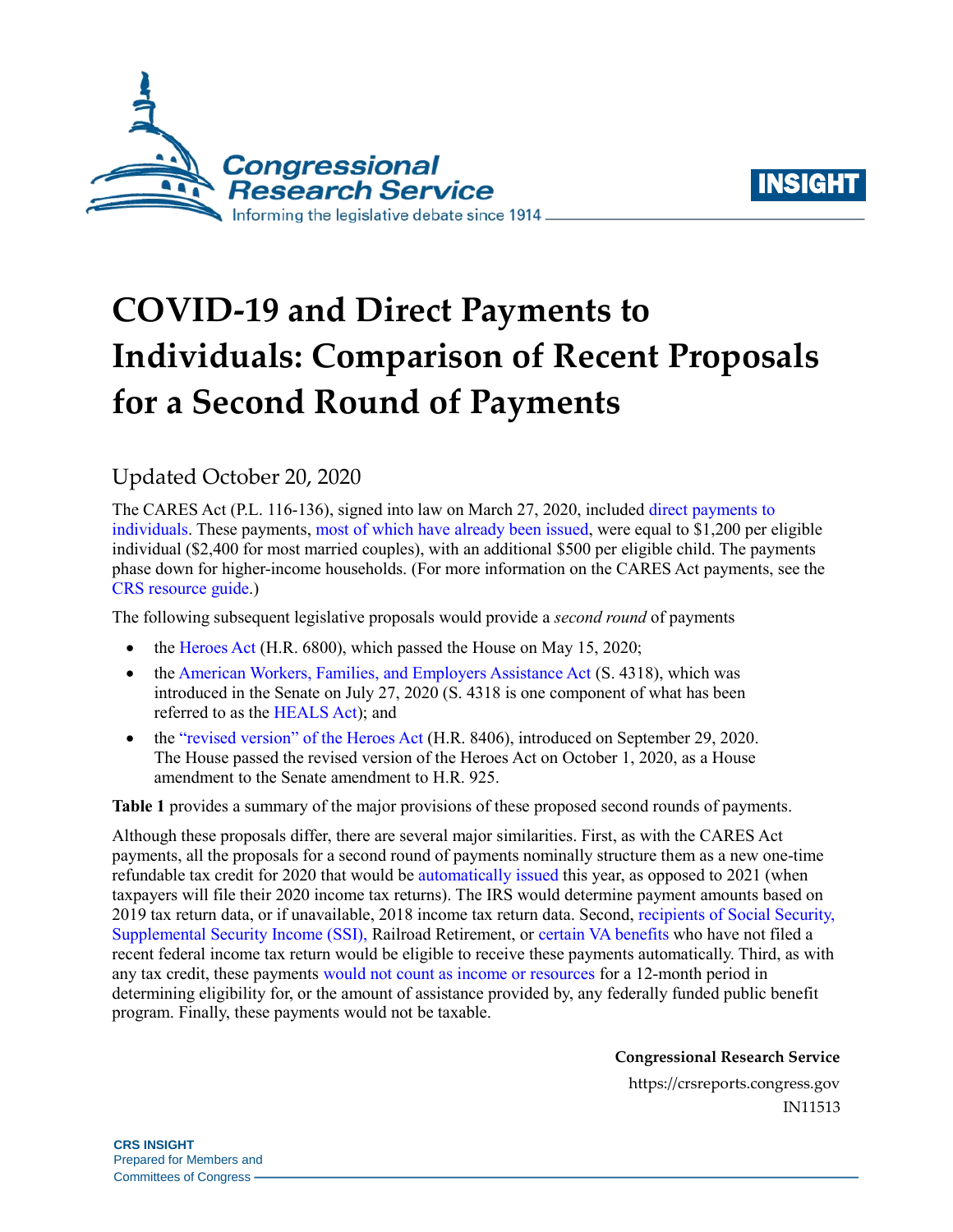<span id="page-1-0"></span>

|                    | <b>First Round of</b><br><b>Payments in the</b><br><b>CARES Act</b><br>$(P.L. 116-136)$                       | <b>Proposed Second Round of Direct Payments</b>                                                                                                                         |                                                                                                                                                                                                                                                  |                                                                                                                                                                       |
|--------------------|---------------------------------------------------------------------------------------------------------------|-------------------------------------------------------------------------------------------------------------------------------------------------------------------------|--------------------------------------------------------------------------------------------------------------------------------------------------------------------------------------------------------------------------------------------------|-----------------------------------------------------------------------------------------------------------------------------------------------------------------------|
|                    |                                                                                                               | <b>Heroes Act</b><br>(H.R. 6800)                                                                                                                                        | <b>HEALS</b><br>(S. 4318)                                                                                                                                                                                                                        | "Revised" Heroes Act<br>(H.R. 8406)                                                                                                                                   |
| Payment<br>amount  | \$1,200 payments for<br>eligible individuals<br>(\$2,400 for married<br>joint filers).                        | Same as CARES Act                                                                                                                                                       | Same as CARES Act                                                                                                                                                                                                                                | Same as CARES Act                                                                                                                                                     |
|                    | Additional \$500 for<br>each dependent child<br>under 17 years old (as<br>defined for the child<br>credit).   | Additional \$1,200 for each<br>dependent, including older<br>children and adult<br>dependents, up to a<br>maximum of three<br>dependents.                               | Additional \$500 for each<br>dependent, including older<br>children and adult<br>dependents.                                                                                                                                                     | Additional \$500 for each<br>dependent, including older<br>children and adult<br>dependents.                                                                          |
| Phaseout           | Total payment amount<br>phases out by 5% of<br>adjusted gross income<br>over thresholds:                      | Same as CARES Act                                                                                                                                                       | Same as CARES Act                                                                                                                                                                                                                                | Same as CARES Act                                                                                                                                                     |
|                    | \$75,000 singles<br>\$112,500 heads of<br>households<br>\$150,000 married joint<br>filers                     |                                                                                                                                                                         |                                                                                                                                                                                                                                                  |                                                                                                                                                                       |
| <b>Eligibility</b> | Everyone except:<br>Nonresident<br>aliens<br>Dependents of<br>other taxpayers                                 | Same as CARES Act                                                                                                                                                       | Everyone except:<br>Nonresident aliens<br>Dependents of other<br>$\bullet$<br>taxpayers<br>Individuals who died<br>before January 1, 2020<br>Incarcerated<br>$\bullet$<br>individuals as defined<br>under 42 U.S.C.<br>402(x)(1)(A) <sup>a</sup> | Same as CARES Act                                                                                                                                                     |
|                    | Dependents eligible for<br>\$500 amount are<br>those defined under<br>IRC §24(c) for the<br>child tax credit. | Dependents eligible for<br>\$1,200 payment are those<br>defined for the dependent<br>exemption. In other words,<br>all qualifying children and<br>qualifying relatives. | Dependents eligible for<br>\$500 amount are those<br>defined for the dependent<br>exemption. In other words,<br>all qualifying children and<br>qualifying relatives.                                                                             | Dependents eligible for<br>\$500 payment are those<br>defined for the dependent<br>exemption. In other words,<br>all qualifying children and<br>qualifying relatives. |

| Table 1. Major Provisions of Direct Payments in Recent Legislative Proposals |  |
|------------------------------------------------------------------------------|--|
|------------------------------------------------------------------------------|--|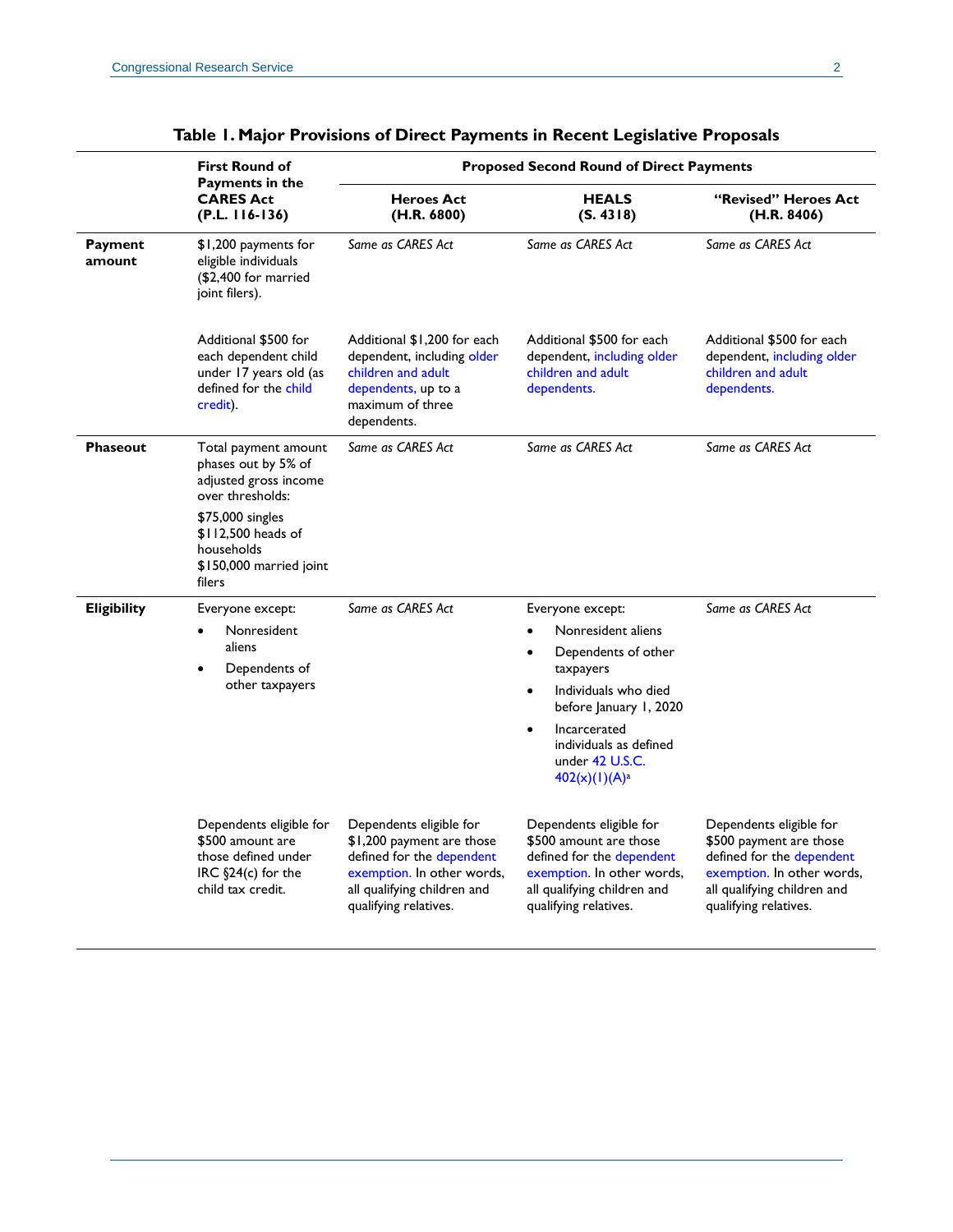|                                                                | <b>First Round of</b><br>Payments in the<br><b>CARES Act</b><br>$(P.L. 116-136)$                                                                                                                                                                                                                                | <b>Proposed Second Round of Direct Payments</b>                                                                                             |                           |                                                                                                                                 |  |
|----------------------------------------------------------------|-----------------------------------------------------------------------------------------------------------------------------------------------------------------------------------------------------------------------------------------------------------------------------------------------------------------|---------------------------------------------------------------------------------------------------------------------------------------------|---------------------------|---------------------------------------------------------------------------------------------------------------------------------|--|
|                                                                |                                                                                                                                                                                                                                                                                                                 | <b>Heroes Act</b><br>(H.R. 6800)                                                                                                            | <b>HEALS</b><br>(S. 4318) | "Revised" Heroes Act<br>(H.R. 8406)                                                                                             |  |
| ID<br>requirement                                              | All eligible individuals<br>and qualifying children<br>must have a work-<br>authorized Social<br><b>Security Number</b><br>(SSN) for the<br>household to receive a<br>payment. <sup>b</sup>                                                                                                                     | All eligible individuals and<br>qualifying children must<br>have a SSN or ITIN for the<br>household to receive the<br>payment. <sup>b</sup> | Same as CARES Act         | All eligible individuals and<br>qualifying children must<br>have a SSN or ITIN for the<br>household to receive the<br>payment.b |  |
|                                                                | Households in which<br>at least one otherwise<br>eligible individual does<br>not have an SSN—and<br>instead uses an<br>Individual Taxpayer<br><b>Identification Number</b><br>(ITIN)-are ineligible<br>for the payments.<br>(Exception for certain<br>married members of<br>the Armed Forces.)                  |                                                                                                                                             |                           |                                                                                                                                 |  |
|                                                                | ITINs are issued by the<br><b>Internal Revenue</b><br>Service (IRS) to<br>taxpayers who are not<br>eligible for a SSN so<br>that they can comply<br>with federal tax law.<br><b>ITIN</b> users include<br>many noncitizens who<br>are unlawfully present<br>or unauthorized to<br>work in the United<br>States. |                                                                                                                                             |                           |                                                                                                                                 |  |
| Offset and<br><b>Reduction for</b><br>Past-Due<br><b>Debts</b> | The CARES Act<br>payments cannot be<br>offset (reduced before<br>being issued) to satisfy<br>certain debts owed to<br>governmental agencies,<br>such as tax debts or<br>unemployment<br>compensation debts.<br>These payments can be<br>offset for child support<br>debt.                                       | Same as CARES Act, except<br>these payments cannot be<br>offset for child support<br>debt.                                                  | Same as CARES Act         | Same as CARES Act, except<br>these payments cannot be<br>offset for child support<br>debt.                                      |  |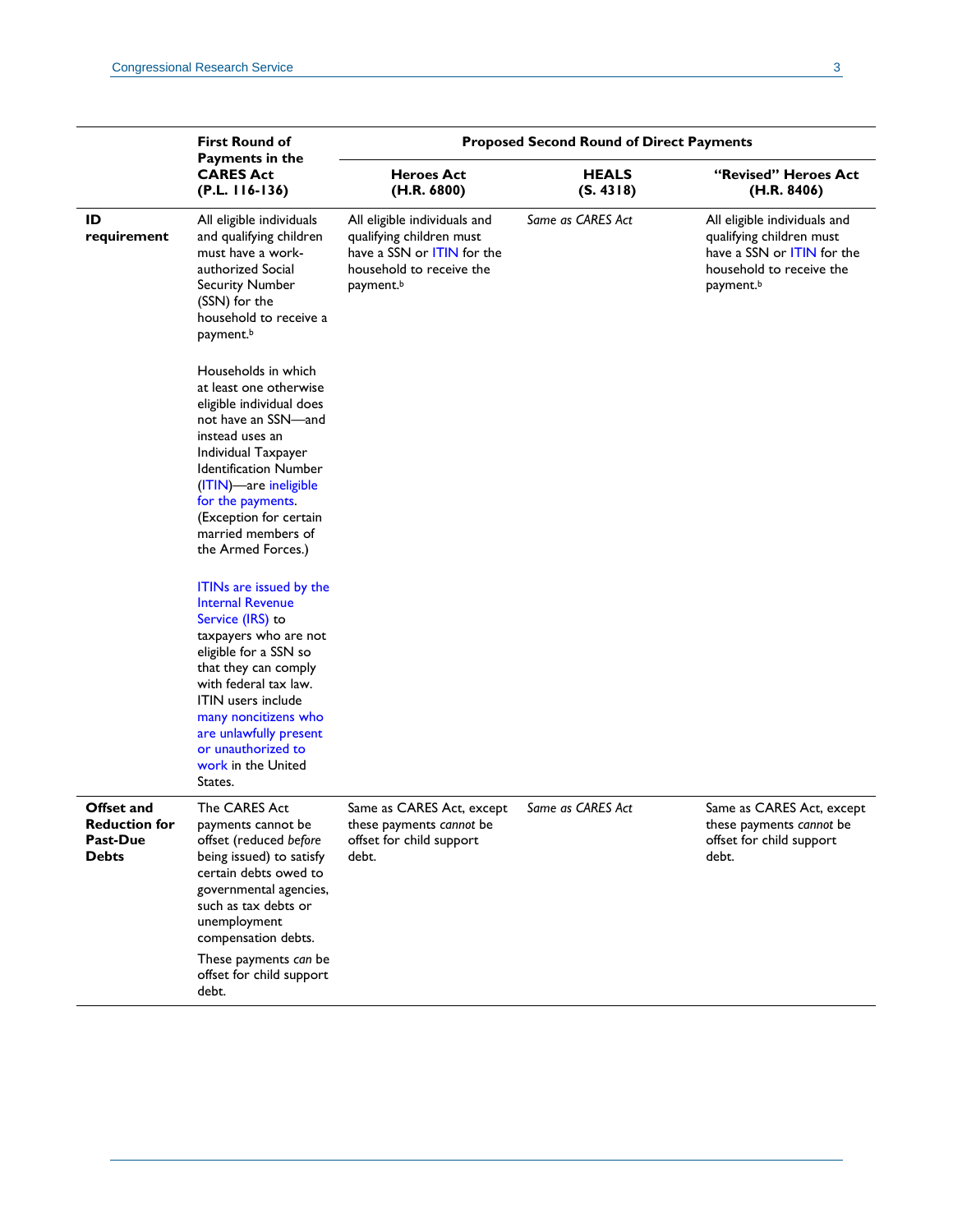|                                           | <b>First Round of</b><br>Payments in the<br><b>CARES Act</b><br>$(P.L. 116-136)$ | <b>Proposed Second Round of Direct Payments</b>                                                                                                                                                                                  |                                                                                                                                                                                                                   |                                                                                                                                                                                                                   |
|-------------------------------------------|----------------------------------------------------------------------------------|----------------------------------------------------------------------------------------------------------------------------------------------------------------------------------------------------------------------------------|-------------------------------------------------------------------------------------------------------------------------------------------------------------------------------------------------------------------|-------------------------------------------------------------------------------------------------------------------------------------------------------------------------------------------------------------------|
|                                           |                                                                                  | <b>Heroes Act</b><br>(H.R. 6800)                                                                                                                                                                                                 | <b>HEALS</b><br>(S. 4318)                                                                                                                                                                                         | "Revised" Heroes Act<br>(H.R. 8406)                                                                                                                                                                               |
|                                           |                                                                                  | In addition, these payments<br>would, with certain<br>exceptions, be exempt from<br>debt collection actions, such<br>as garnishment or levy, that<br>occur once payment are in<br>accounts (i.e., after<br>payments are issued). | In addition, these payments<br>would be generally exempt<br>from debt collection<br>actions, such as garnishment<br>or levy, that occur once<br>payments are in accounts<br>(i.e., after payments are<br>issued). | In addition, these payments<br>would be generally exempt<br>from debt collection<br>actions, such as garnishment<br>or levy, that occur once<br>payments are in accounts<br>(i.e., after payments are<br>issued). |
| Modifications<br>to CARES Act<br>payments | <b>NA</b>                                                                        | <b>Yes</b>                                                                                                                                                                                                                       | <b>Yes</b>                                                                                                                                                                                                        | No                                                                                                                                                                                                                |
| <b>Budgetary</b><br>Cost                  | \$292.4 billion<br>FY2020-FY2030                                                 | \$412.5 billion<br>FY2020-FY2030                                                                                                                                                                                                 | <b>NA</b>                                                                                                                                                                                                         | \$306.9 billion<br>FY2021-FY2030                                                                                                                                                                                  |

**Sources:** CRS analysis of [H.R. 8406,](http://www.congress.gov/cgi-lis/bdquery/z?d116:H.R.8406:) as introduced September 29, 2020; [S. 4318,](http://www.congress.gov/cgi-lis/bdquery/z?d116:S.4318:) as introduced on July 27, 2020; the Heroes Act [\(H.R. 6800\)](http://www.congress.gov/cgi-lis/bdquery/z?d116:H.R.6800:), as passed by House on May 15, 2020; the CARES Act [\(P.L. 116-136\)](http://www.congress.gov/cgi-lis/bdquery/R?d116:FLD002:@1(116+136)); and the Joint Committee on Taxation, [JCX-11R-20,](https://www.jct.gov/publications/2020/jcx-11r-20/) [JCX-16-20,](https://www.jct.gov/publications/2020/jcx-16-20/) [JCX-21-20.](https://www.jct.gov/publications/jcx-21-20/)

**Notes:** Estates and trusts are ineligible to receive the CARES Act payments, and would also be ineligible under the three proposals. Under all three proposals, the payments would be extended to the U.S. territories in a manner similar to CARES Act payments. Budgetary cost estimates are the costs for a second round of payments only, and do not include the cost of modifying the CARES Act payments, if applicable.

- <span id="page-3-0"></span>a. These individuals would also be ineligible to receive these payments as a tax credit claimed on their 2020 income tax returns if they were considered incarcerated (as defined under  $42$  U.S.C.  $402(x)(1)(A)$ ) for all of 2020.
- <span id="page-3-1"></span>b. Adoption taxpayer IDs [\(ATINs\)](https://www.irs.gov/individuals/adoption-taxpayer-identification-number) could also be used for adopted children.

## **Author Information**

Margot L. Crandall-Hollick Acting Section Research Manager

## **Disclaimer**

This document was prepared by the Congressional Research Service (CRS). CRS serves as nonpartisan shared staff to congressional committees and Members of Congress. It operates solely at the behest of and under the direction of Congress. Information in a CRS Report should not be relied upon for purposes other than public understanding of information that has been provided by CRS to Members of Congress in connection with CRS's institutional role. CRS Reports, as a work of the United States Government, are not subject to copyright protection in the United States. Any CRS Report may be reproduced and distributed in its entirety without permission from CRS. However,